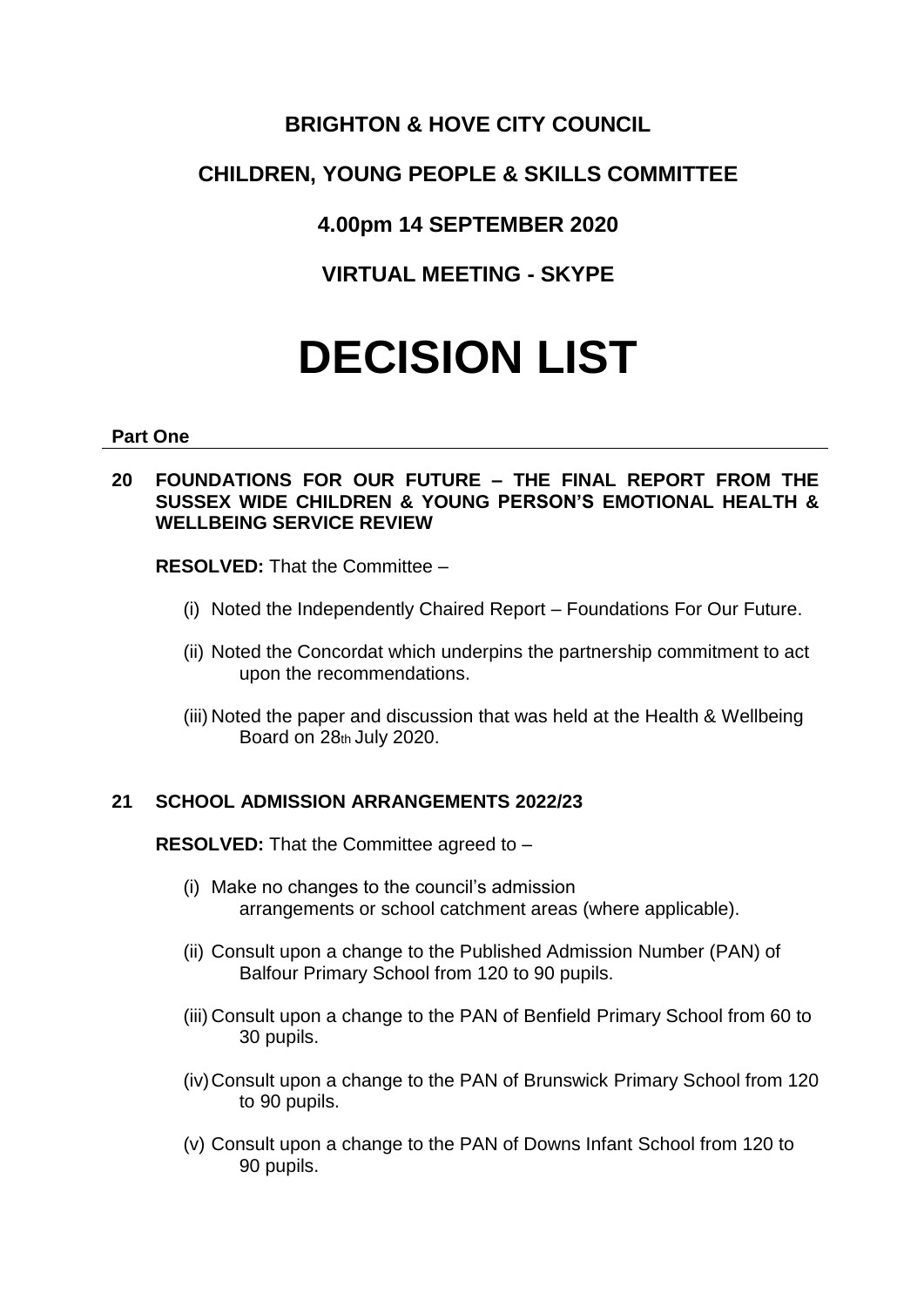- (vi)Consult upon a change to the PAN of Goldstone Primary School from 90 to 60 pupils.
- (vii) Consult upon a change to the PAN of Moulsecoomb Primary School from 60 to 30 pupils.
- (viii) Consult upon a change to the PAN of Stanford Infant School from 90 to 60 pupils.
- (ix)Consult upon a change to the PAN of West Blatchington Primary School from 60 to 30 pupils.
- (x) Consult upon a change to the PAN of Hove Park School and Sixth Form from 300 to 180 pupils.
- (xi)Make no changes to the "relevant area".

#### **22 SCHOOLS FUNDING 2020/21**

**RESOLVED:** That the Committee agreed –

- (i) To note the funding streams utilised to fund schools.
- (ii) To note the latest position relating to school balances as at the end of the 2019/20 financial year and licensed deficits agreed for the 2020/21 financial year.
- (iii) To note the additional government financial support to schools for Covid-19.
- (iv) To note the anticipated future school funding arrangements for 2021/22 and 2022/23.

## **23 CENTRAL YOUTH HUB - YOUTH INVESTMENT FUND**

This item was withdrawn

## **24 YOUTH REVIEW**

**RESOLVED:** That the Committee –

- (i) Noted the findings and recommendations of the Youth Review.
- (ii) Agreed to young people (via Youth Wise) developing an action plan that will further the involvement of them in decision making processes and this to be bought back to Committee in November.